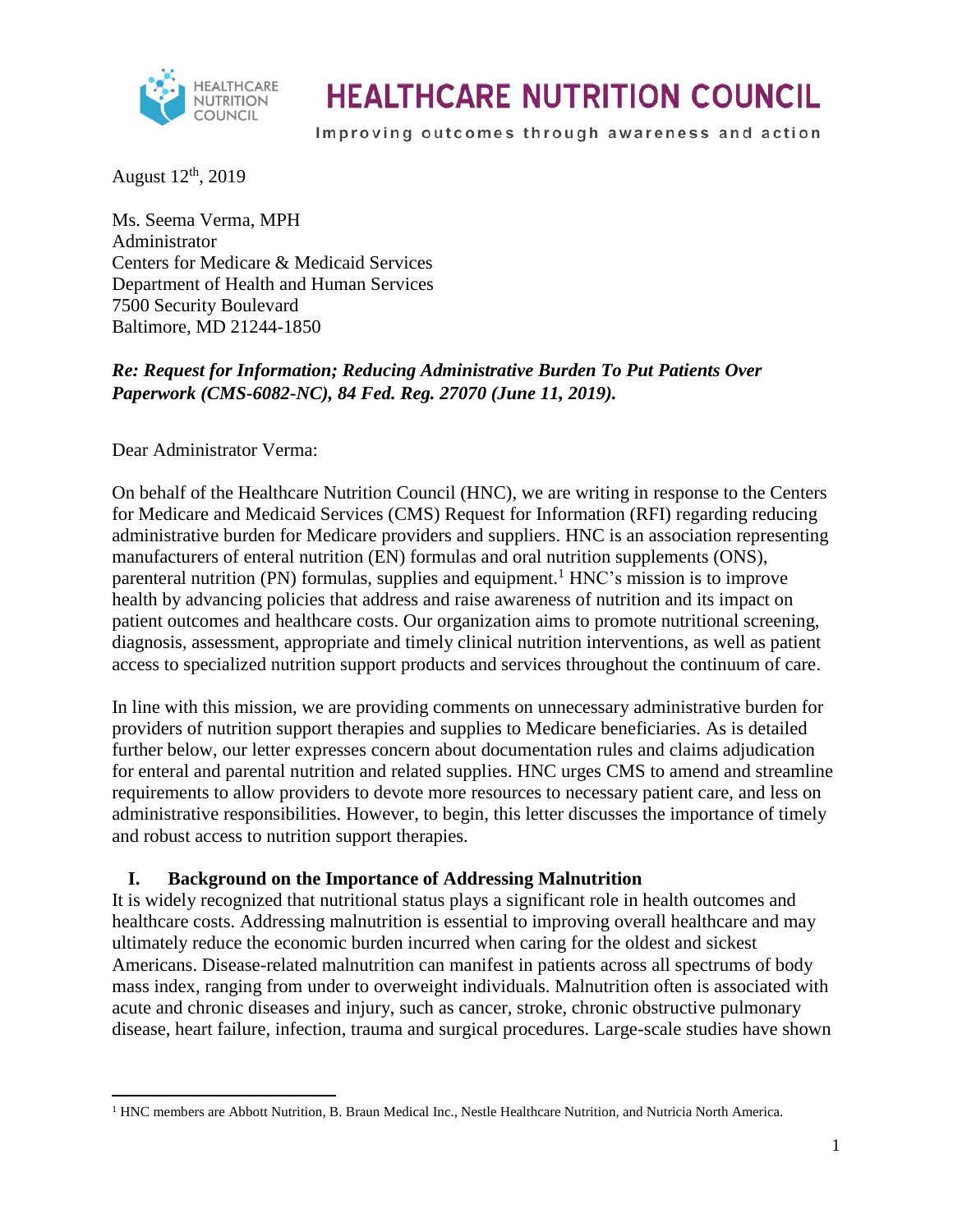

Improving outcomes through awareness and action

that as many as half of hospitalized patients and 35% to 85% of older long-term care residents are undernourished. $2,3,4,5$ 

If unaddressed, malnutrition increases the cost of care and likelihood of poor health outcomes, including increased complications, longer hospitalizations, and more readmissions. For example, malnourished patients are more likely to experience complications, such as pneumonia,<sup>6</sup> pressure ulcers,<sup>7</sup> nosocomial infections,<sup>8</sup> and death.<sup>9</sup> In addition, malnutrition is a risk factor for other severe clinical events, such as falls<sup>10</sup> and worse outcomes after surgery or trauma.<sup>11</sup> Malnutrition also has negative impacts on patients with specific chronic diseases and conditions, such as stroke,<sup>12</sup> heart failure,<sup>13</sup> cancer,<sup>14</sup> and COPD.<sup>15</sup> Malnourished patients, as well as patients at risk for malnutrition, have significantly longer hospitalizations than wellnourished patients and patients not at risk for malnutrition.<sup>16</sup>

Additionally, readmission rates, institutionalization, and ongoing healthcare services increase in patients suffering from malnutrition. In particular, disease-related malnutrition is a common reason for patients to be readmitted to hospitals.<sup>17</sup> A study published in 2016 found that malnutrition in U.S. hospitalized patients is associated with a more than 50 percent higher rate

<sup>7</sup> Mechanick JI. Practical aspects of nutritional support for wound-healing patients. *Am J Surg*. 2004;188:52S-56S.

<sup>8</sup> Schneider SM, Veyres P, Pivot X, et al. Malnutrition is an independent factor associated with nosocomial infections. *Br J Nutr.* 2004; 92:105-111.

 $\overline{\phantom{a}}$ <sup>2</sup> Robinson MK, Trujillo EB, Mogensen KM, et al: Improving nutritional screening of hospitalized patients: The role of prealbumin. *JPEN J Parenter Enteral Nutr*. 2003 27:389-395.

<sup>&</sup>lt;sup>3</sup> Chima CS, Barco K, Dewitt MLA, et al: Relationship of nutritional status to length of stay, hospital costs, discharge status of patients hospitalized in the medicine service*. J Am Diet Assoc* 1997 97:975-978.

<sup>4</sup> Braunschweig C, Gomez S, Sheean PM: Impact of declines in nutritional status on outcomes in adult patients hospitalized for more than 7 days. *J Am Diet Assoc* 2000 100:1316-1322.

<sup>5</sup> Crogan NL, Pasvogel A: The influence of protein-calorie malnutrition on quality of life in nursing homes*. J Geronotol A Biol Sci Med Sci* 2003 58A(2):159-164.

<sup>6</sup> Callahan CM, Wolinsky FD. Hospitalization for pneumonia among older adults. *J Gerontol*. 1996; 51A:M276- M282.

<sup>9</sup> Correia MI, Waitzberg DL. The impact of malnutrition on morbidity, mortality, length of hospital stay and costs evaluated through a multivariate model analysis. *Clin Nutr*. 2003;22:235-239.

<sup>&</sup>lt;sup>10</sup> Meijers JMM, Halfens RJG, Neyens JCL, et al. Predicting falls in elderly receiving home care: the role of malnutrition and impaired mobility. *J Nutr Health Aging*; 2012; 16: 654-658.

<sup>11</sup> Marik PE and Flemmer M. Immunonutrition in the surgical patient. *Minerva Anestesiologica*. 2012; 78: 336-342. <sup>12</sup> Davalos A, Ricart W, Gonzlez-Huix F, et al. Effect of malnutrition after acute stroke on clinical outcome. Stroke. 1996;27:1028-1032.

<sup>13</sup> Zapatero A, Barba R, Gonzalez N, et al. Influence of obesity and malnutrition on acute heart failure. *Rev Esp Cardiol*. 2012; 65(5): 421-426.

<sup>&</sup>lt;sup>14</sup> Lis CG, Gupta D, Lammersfeld CA, et al. Role of nutritional status in predicting quality of life outcomes in cancer – a systematic review of the epidemiological literature. *Nutr J.* 2012; 11:27: 2-18.

<sup>&</sup>lt;sup>15</sup> A.S.P.E.N. Board of Directors and the Clinical Guidelines Task Force. Guidelines for the use of parenteral and enteral nutrition in adult and pediatric patients. *JPEN J Parenter Enteral Nutr*. 2002;26(1suppl):1SA-138SA.

<sup>&</sup>lt;sup>16</sup> Chima CS, Barco K, Dewitt ML, et al. Relationship of nutritional status to length of stay, hospital costs, and discharge status of patients hospitalized in the medicine service. *J Am Diet Assoc*. 1997; 97: 975-978.

<sup>&</sup>lt;sup>17</sup> Alvarez-Hernandez J, Planas Vila M, Leon-Sanz M, et al. Prevalence and costs of malnutrition in hospitalized patients; the PREDyCES® Study. *Nutr Hosp*. 2012; 27(4): 1049-1059.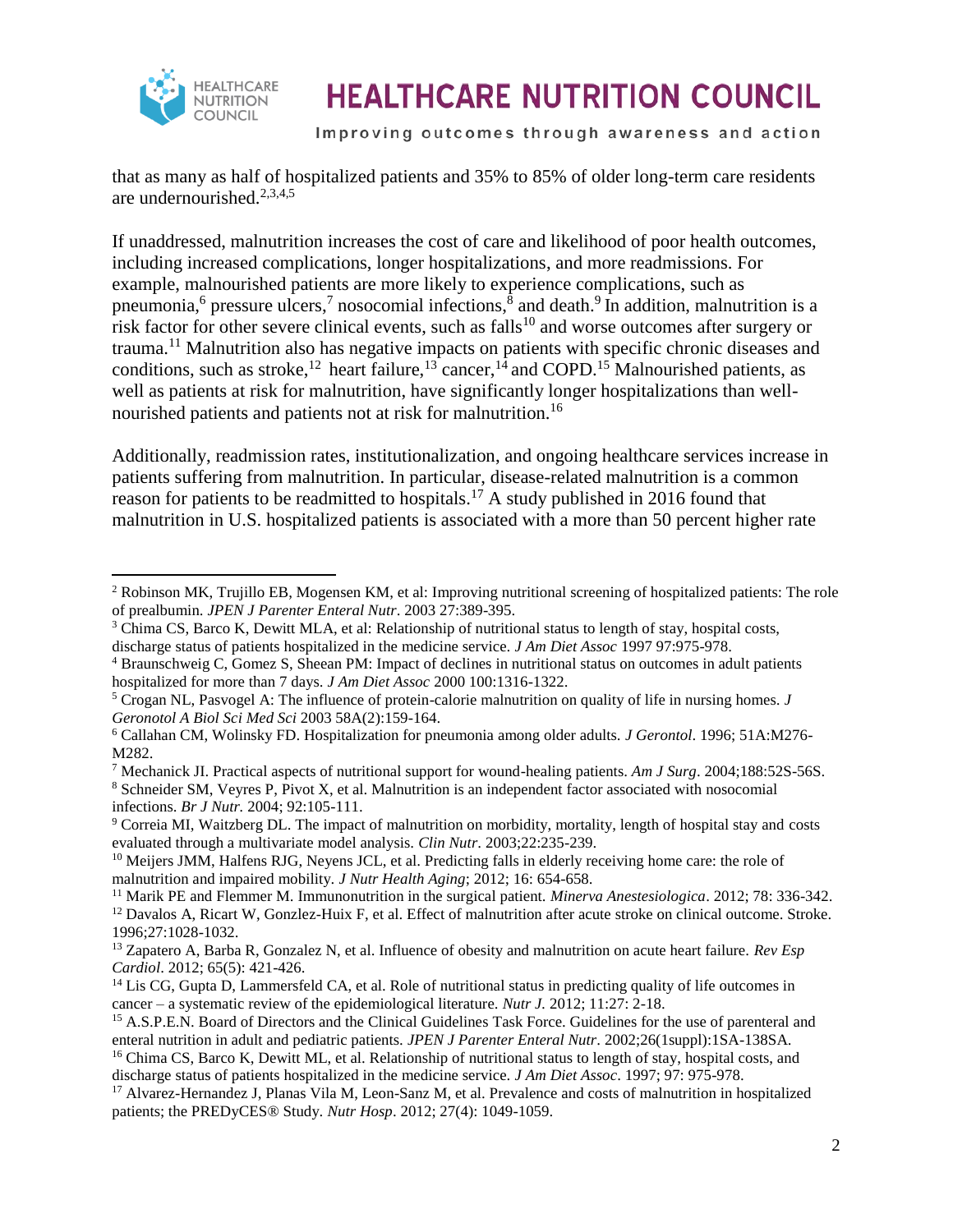

Improving outcomes through awareness and action

of readmission within 30 days, compared to patient stays not associated with malnutrition.<sup>18</sup> Hospitalized patients at risk of malnutrition are also more likely to be discharged to another facility or require ongoing healthcare services after being discharged from the hospital than patients who are not at risk for malnutrition.<sup>19</sup>

Beyond just the effect on utilization and outcomes, malnutrition has an outsized effect on overall cost of care. Malnutrition costs associated with older adults aged 65 years and older, who are the most at risk of malnutrition and largely depend on Medicare, are estimated at \$51.3 billion annually.<sup>20</sup> However, this figure likely underestimates the total burden of disease-related malnutrition given the diagnosis gap in hospitalized patients.<sup>21</sup> In addition, malnourished patients and patients with nutrition-related or metabolic issues are frequently readmitted to the hospital.<sup>22</sup> Further, the average costs per readmission for patients with malnutrition were found to be 26-34 percent higher (\$16,900 to \$17,900) for patients with malnutrition compared to those without malnutrition  $(\$13,400).^{23}$  A retrospective health economic study found that providing oral nutritional supplements (ONS) to Medicare patients aged 65+ with any primary diagnosis was associated with a 16% reduction in length of stay and a 15.8% cost savings – an average of \$3,079 -- per episode. $^{24}$ 

Patients with malabsorption conditions are a greater risk for malnutrition and the inability to access appropriate nutrients to promote health. These beneficiaries require specialized enteral nutrition such as peptide-based diets.<sup>25</sup> Due to the administrative documentation burdens that can be associated with these elemental and semi-elemental specialty formulas (such as HCPCS B4153), providers and prescribers may not be providing the most appropriate enteral nutrition formulas which can lead to compromised nutrient delivery, increased ER visits and additional healthcare costs and resources.<sup>26</sup>

Lastly, despite the impact on overall health and the prevalence of malnutrition among hospitalized patients, a patient's nutritional status is often not evaluated or diagnosed in a timely

2002;75:308-313.

 $\overline{\phantom{a}}$ <sup>18</sup> Fingar K, Weiss A, Barrett M, Elixhauser A, Steiner C, Guenter P, and Hise Brown M. All-Cause Readmissions Following Hospital Stays for Patients with Malnutrition, 2013. *HCUP Statistical Brief #218.* 2018. 1-18.

<sup>19</sup> Zapatero A, Barba R, Gonzalez N, et al. Influence of obesity and malnutrition on acute heart failure. *Rev Esp Cardiol.* 2012; 65(5): 421-426.

<sup>&</sup>lt;sup>20</sup> Snider J, et al: Economic burden of community-based disease-associated malnutrition in the United States. JPEN J Parenteral Enteral Nutr. 2014;38:55-165.

<sup>&</sup>lt;sup>21</sup> Snider JT, Linthicum MT, Wu Y, et al. Economic burden of community-based disease-associated malnutrition in the United States. *JPEN J Parenter Enteral Nutr*. 2014; 38 (Suppl 2): 77S-85S.

<sup>&</sup>lt;sup>22</sup> Braunschweig C, Gomez S, Sheean PM. Impact of declines in nutritional status on outcomes in adult patients hospitalized for more than 7 days. *J Am Diet Assoc*. 2000;100:1316-1322.

xxii Fingar K, Weiss A, Barrett M, Elixhauser A, Steiner C, Guenter P, and Hise Brown M. All-Cause Readmissions Following Hospital Stays for Patients with Malnutrition, 2013. *HCUP Statistical Brief #218.* 2018. 1-18. <sup>24</sup> Thomas DR, Zdrowski CD, Wilson MM, et al. Malnutrition in subacute care. *Am J Clin Nutr*.

<sup>&</sup>lt;sup>25</sup> Liu, MY et al., Peptide-based enteral formula improves tolerance and clinical outcomes in abdominal surgery patients relative to a whole protein enteral formula. World J Gastrointest Surg, 2016. 8(10):p. 700-705.

<sup>&</sup>lt;sup>26</sup> Mundi MS, Pattinson A, Mc Mahon MT, Davidson J, Hurt RT. Prevalence of Home Parenteral and Enteral Nutrition in the United States.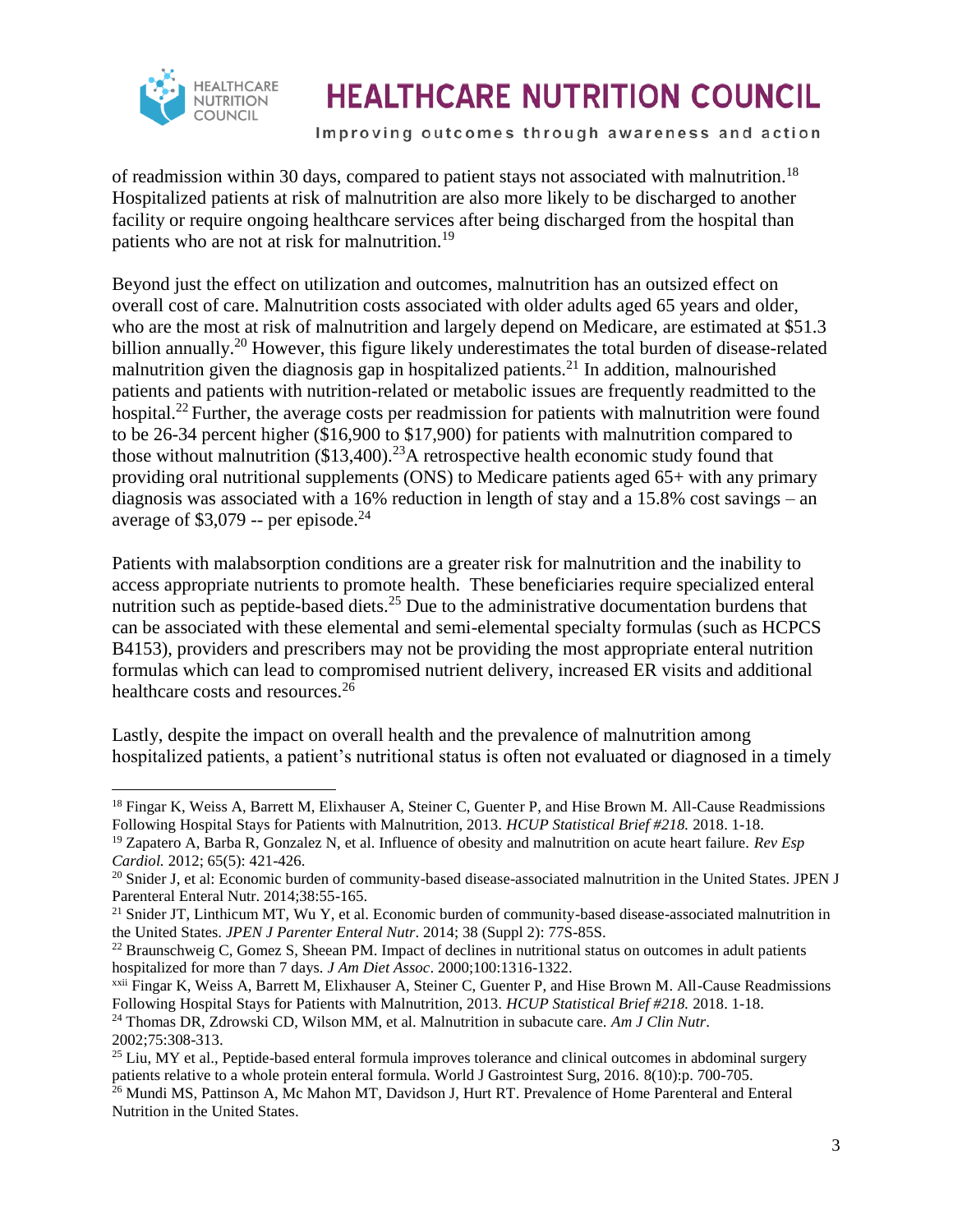

Improving outcomes through awareness and action

manner. In a recent study conducted by the Agency for Healthcare Research and Quality using the Healthcare Cost and Utilization Project database, only about 7 percent of hospitalized patients are diagnosed with malnutrition.<sup>27</sup> With as many as half of hospitalized patients and 35-85% of older long-term care residents undernourished, the extremely low number of diagnosis for malnutrition represents a screening and diagnosis gap that needs to be addressed.

Based on the aforementioned evidence, it is essential that CMS make nutritional status a key component in both its reimbursement policies and its efforts to improve the quality and value of care delivery. This should include being mindful of the outsized clinical value of nutritional status, despite the fact malnutrition is often only indicated as a secondary or comorbid condition for many patients.

#### **II. The Administrative Requirements for Coverage of Nutritional Therapies Places Unnecessary Burdens on Providers and Patients**

Medicare covers enteral nutrition (EN)<sup>28</sup> and paternal (PN)<sup>29</sup> nutritional products outside of facility settings under the Medicare Part B prosthetic device benefit. However, CMS covers EN and PN products under only very narrow circumstances. CMS does not cover such therapy for temporary impairments. Instead, CMS states that for coverage the patient must "have a *permanently* inoperative internal body organ or function thereof [emphasis added]."<sup>30</sup> In addition, CMS states that for coverage requirements to be met, the medical record must demonstrate "the impairment will be of *long and indefinite* duration [emphasis added]."<sup>31</sup> In addition to the narrow coverage rules, CMS has extensive and redundant documentation requirements for providers and suppliers wishing to provide EN, PN, and necessary infusion pumps to Medicare beneficiaries.

The documentation requirements for EN, PN, and related supplies impose unnecessary and burdensome requirements that do little but delay care and place administrative burden on providers as well as Medicare and its contractors. In order for EN or PN to be covered, there must be a written physician order for the EN or PN, and there must also be robust documentation in the medical record that would allow the independent conclusion that the EN or PN is medically necessary.<sup>32</sup> In addition to the EN and PN itself, an infusion pump is often necessary to deliver the nutrients. On top of the medical necessity requirements for the EN and

 $\overline{\phantom{a}}$ 

 $^{28}$ EN includes nutrition delivered through the gastrointestinal (GI) track, such as oral nutrition and tube feeding. Enteral Therapy may be given by a nasogastric, jejunostomy, or gastrostomy tubes. For example, tube feeding is a form of EN when a a highly specialized liquid food formula is administered to patients through different types of tubes into the Gl track.

 $^{29}$  PN is the intravenous administration of vital nutrition for patients whose GI tract is not functional. It is administered via an IV catheter and requires the use of an infusion pump. PN is essential for patients with a variety of diseases or medical conditions that impair food intake or nutrient digestion or absorption.

<sup>30</sup> Medicare National Coverage Determinations (NCD) Manual, §180.2, Enteral and Parenteral Nutritional Therapy. <sup>31</sup> *Id*.

<sup>32</sup> *Id*.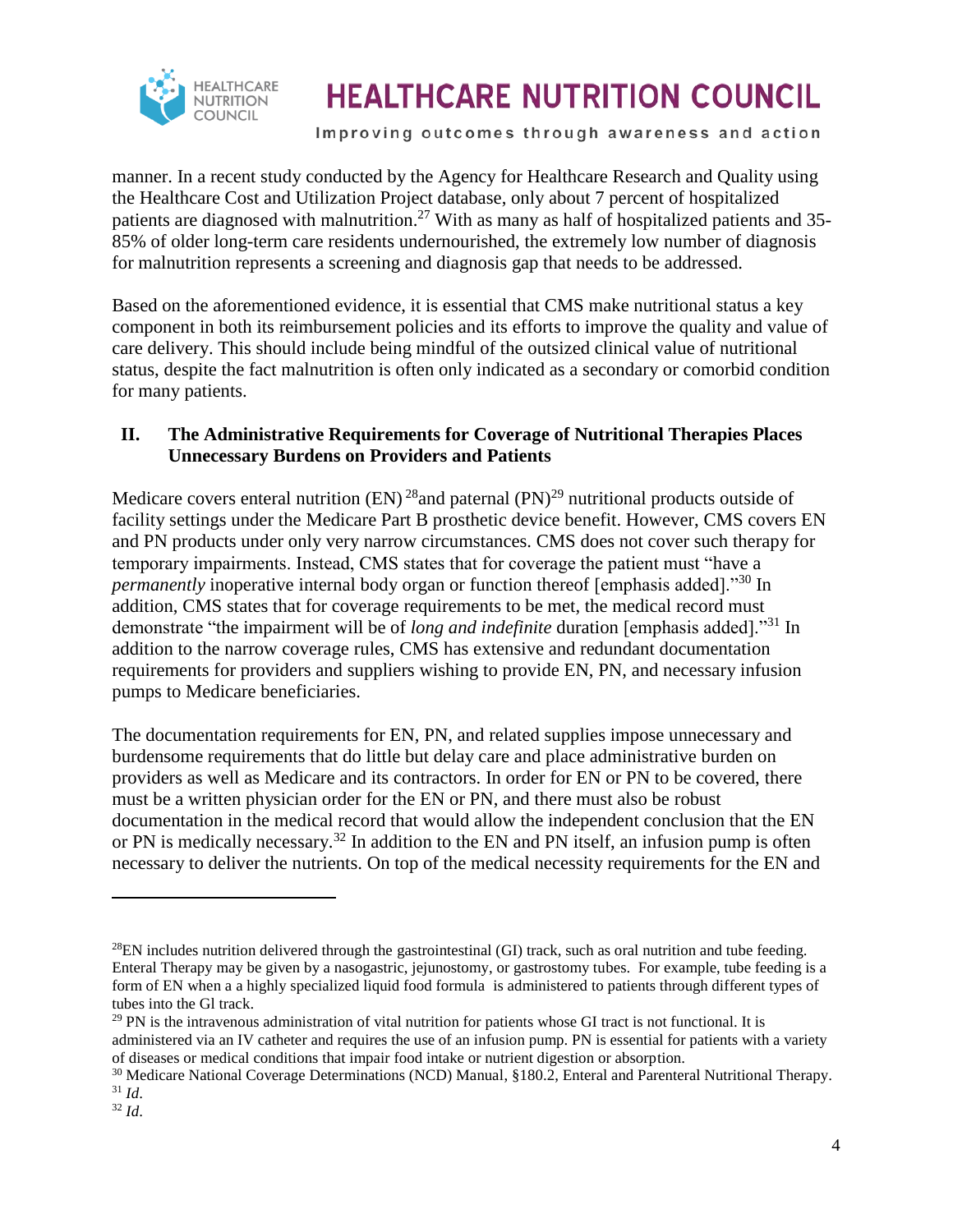

Improving outcomes through awareness and action

PN, CMS also requires health care providers to provide robust documentation that the pump is medically necessary, separate and apart from the medical justification for the EN and PN. Moreover, each of these claims for both the EN or PN and pump "must be approved on an individual, case-by-case basis."<sup>33</sup> This requirement subjects all EN and PN claims to manual medical review – a process usually reserved for providers who have failed previous audits. This is both unnecessary and overly burdensome, particularly for providers that have demonstrated an acceptable compliance rate with prior claims.

Another inefficiency in the current coverage rules is that CMS requires providers to file repeated claims for the same treatment for the same patient. Despite the fact that CMS will only cover EN and PN for beneficiaries considered to have *permanent* impairment, CMS requires providers to recertify claims within small timeframes. More specifically, CMS requires that the claim for EN or PN must be resubmitted in intervals of no more than three months.<sup>34</sup> Even more confusingly, CMS rules state that Medicare will only pay for one month's supply of EN or PN nutrients at any time.<sup>35</sup> This forces providers to file the same claim over again each month for patients whose medical record demonstrates that they have a *permanent* impairment. Given the required condition of the patients, recertification of claims is a wholly unnecessary exercise. Furthermore, any gaps in coverage could lead to the patient trying to pay for the product out-ofpocket and/or put them at risk of missed feedings which could result in preventable malnutrition and undue financial burden on the patient.

In addition to usual documentation requirements, CMS imposes additional burden on providers and suppliers for specialized formulas. Despite EN products reviewed and assigned HCPCS codes by CMS, a physician written order, and medical necessity documentation, CMS still requires providers and suppliers to undergo a documented trial and failure process on standard products (B4150 or B4152) before covering specialty formulas for post-acute care patients that were already receiving the specialty formula during their hospital stay. In addition to delaying proper recovery for patients, this adds extra unnecessary administrative burden to providers and suppliers.

CMS also continues to require that providers submit a durable medical equipment information form (DIF) for all claims for EN and PN, and a separate DIF for infusion pumps.<sup>36</sup> These forms must be included with each claim, which, as explained above, is far too often. These forms were once used to attest to medical necessity, but as previously described, EN and PN claims are now subject to manual medical review of the beneficiaries' record. Therefore, it serves little purpose for the provider to fill out a form asking questions about whether there is sufficient evidence in the medical record, when the medical record will be thoroughly reviewed in every instance.

l <sup>33</sup> *Id.*

<sup>34</sup> *Id.*

<sup>35</sup> *Id.*

<sup>36</sup> Medicare Program Integrity Manual, § 5.3.1, Completing a Certificate of Medical Necessity (CMN) or Durable Medical Equipment Information Form (DIF).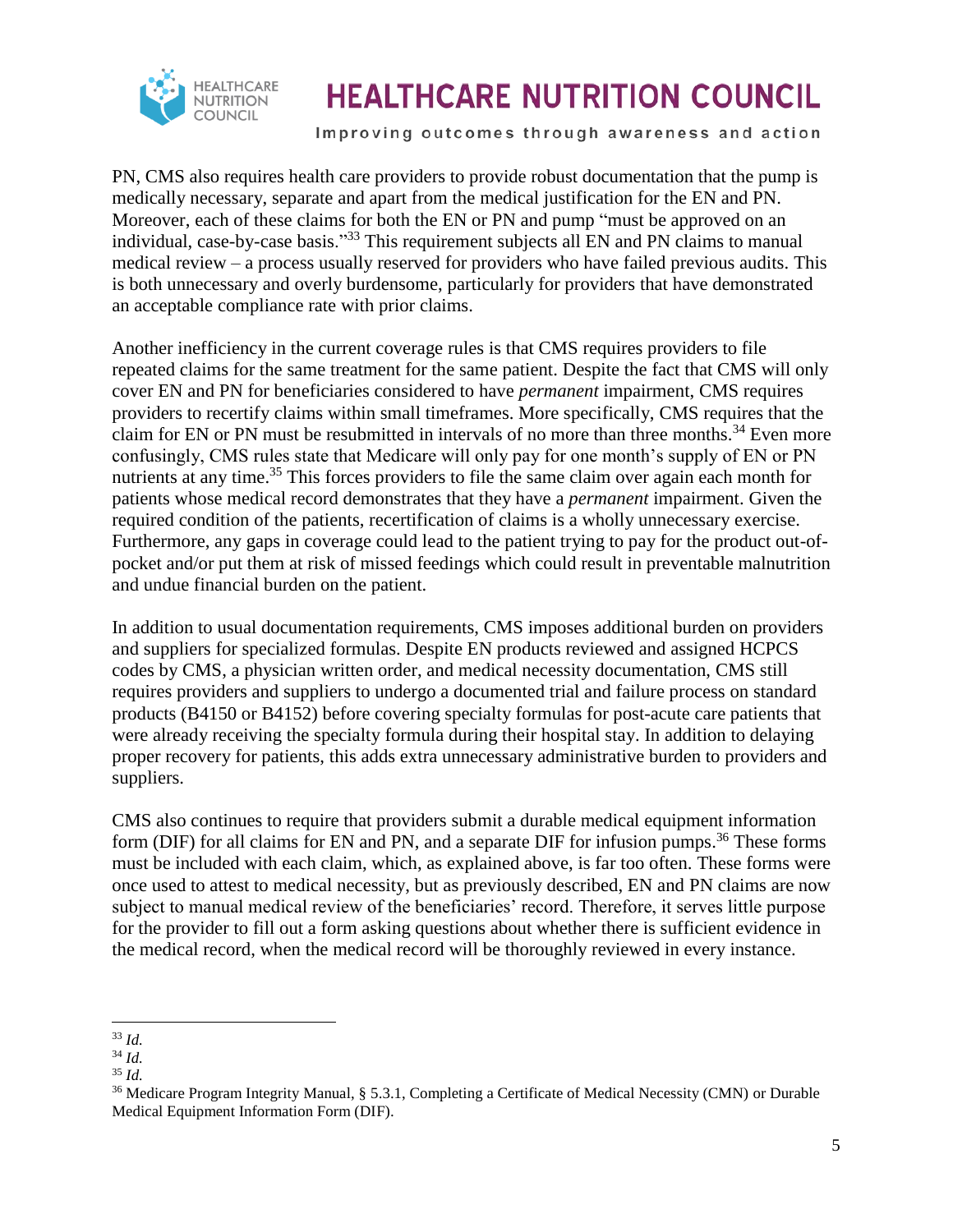

Improving outcomes through awareness and action

CMS can take a number of steps to significantly reduce administrative burden on providers and suppliers of EN and PN and enhance access to this life-changing care. HNC recommends that CMS streamline the claim process for EN, PN, and infusion pump claims, so that providers only need to submit one claim for the duration of time that the patient will need the nutrition support therapies. For example, if a physician orders EN or PN for a patient, and based on their medical judgement (and supported by the medical record) the patient will need the nutrition support therapy for a minimum of 6 months, CMS should approve claims for supplies to last that duration. This will eliminate providers needing to regularly resubmit the same paperwork over and over. Further, CMS can prevent overutilization by requiring that providers notify CMS if a patient's condition changes prior to the end of the approval period, and the claim can be adjusted based upon the new needs of the patient.

In addition to eliminating the requirement that providers resubmit identical claims, CMS should also eliminate the requirement that providers submit a DIF. As previously mentioned, the DIF no longer serves its original purpose of attestation of medical necessity, and is now completely redundant of the medical record reviews conducted to approve claims. Therefore, as part of its commitment to reducing paperwork, CMS should eliminate this required form.

Finally, CMS should also eliminate the requirement that every EN and PN claim be subject to manual medical reviews. This process slows down claims payments, jeopardizing access to services, and is also a tremendous burden on the Medicare program and staff resources. The CMS recently implemented initiative called "Targeted, Probe and Educate (TPE)" reduces burden on providers by only manually reviewing a minimum number of claims, taking corrective actions for errors, and only subjecting providers that continually fail audits to prepayment reviews for all claims.<sup>37</sup> CMS should similarly take a targeted approach to EN and PN claims, conducting selective audits and identifying providers that may be billing in error for further action.

#### **Recommendations:**

 $\overline{\phantom{a}}$ 

- **1.** CMS should permit EN, PN, and infusion pump claims to be approved for the duration of the anticipated need of the patient. This will eliminate the need for the provider to submit redundant claims for the same, continued services.
- **2.** CMS should eliminate the requirement that EN, PN, and infusion pump claims include a DIF, as this form is redundant of the medical record and no longer serves any purpose.
- **3.** CMS should no longer subject all EN and PN claims to manual medical review. Instead, in order to process claims in a more timely manner and save Medicare precious resources, it should take a more targeted approach to reviews of these claims.

<sup>37</sup> *See* CMS, Center for Program Integrity, Targeted Probe and Educate [\(https://www.cms.gov/Research-Statistics-](https://www.cms.gov/Research-Statistics-Data-and-Systems/Monitoring-Programs/Medicare-FFS-Compliance-Programs/Medical-Review/Targeted-Probe-and-EducateTPE.html)[Data-and-Systems/Monitoring-Programs/Medicare-FFS-Compliance-Programs/Medical-Review/Targeted-Probe](https://www.cms.gov/Research-Statistics-Data-and-Systems/Monitoring-Programs/Medicare-FFS-Compliance-Programs/Medical-Review/Targeted-Probe-and-EducateTPE.html)[and-EducateTPE.html\)](https://www.cms.gov/Research-Statistics-Data-and-Systems/Monitoring-Programs/Medicare-FFS-Compliance-Programs/Medical-Review/Targeted-Probe-and-EducateTPE.html).